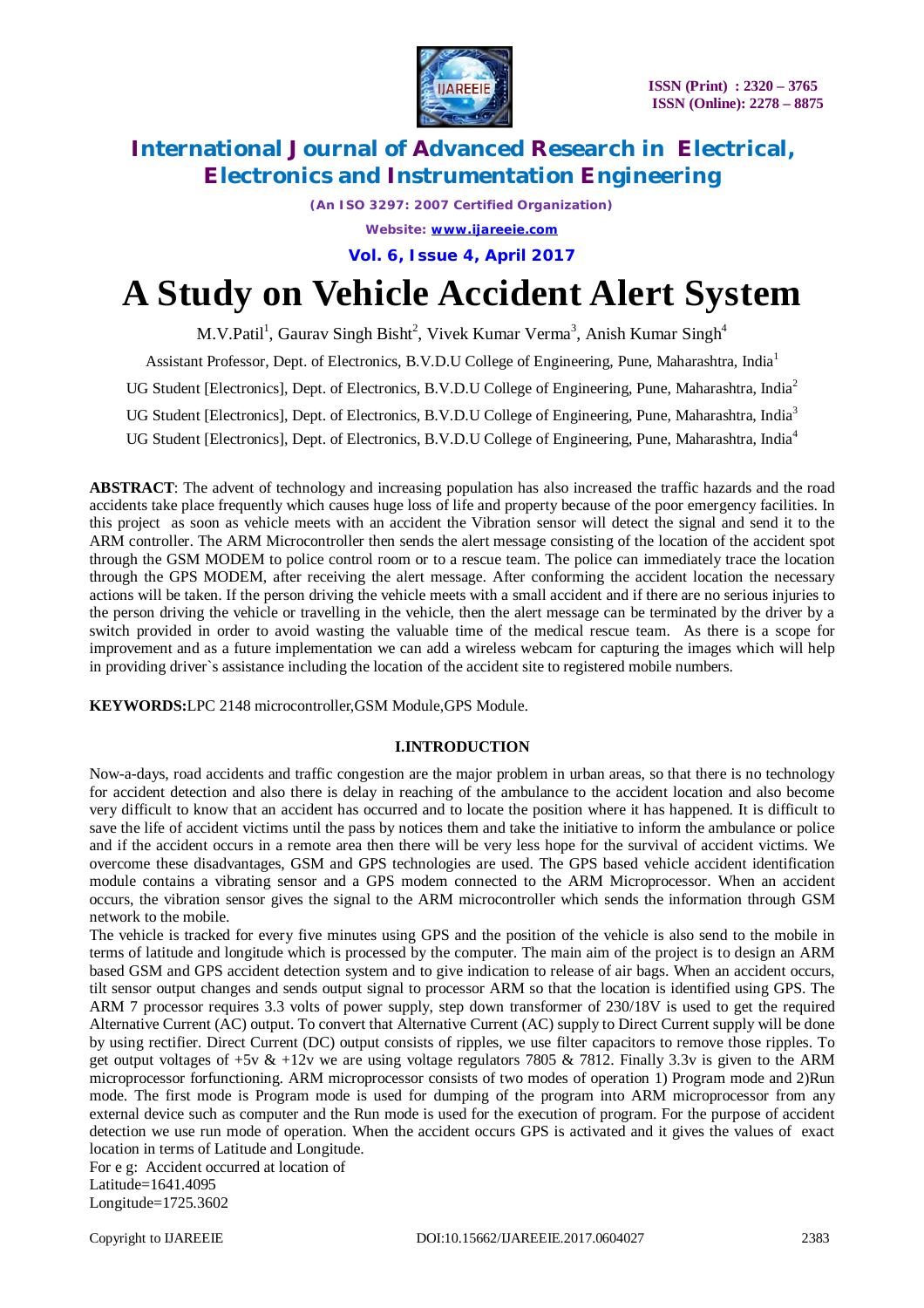

*(An ISO 3297: 2007 Certified Organization)*

*Website: [www.ijareeie.com](http://www.ijareeie.com)*

#### **Vol. 6, Issue 4, April 2017**

The above values are then sent to the mobiles using GSM for which the mobile numbers are dumped in the program.

#### **II.SYSTEM MODEL AND ASSUMPTIONS**

The exhaustive survey was carried out. The literature survey helped in understanding

models used for accident detection and carried out the project work in primary stage. Now a days accidents occur in all the places but major accidents occur near schools and colleges because of over speeding of vehicles in that area. The main objective of this project is to provide security and medical help to the vehicle user and it also detects the accident if occurred and informs the respective authority through wireless technologies if any accident occurs. In this system, whenever a person sits in driving seat of the vehicle, the system checks the following parameters of the driver. The Alcohol sensor, which checks if the person has consumed alcohol or not. The eye sensor prevents the person in driver seat from falling asleep. In case of any accident, the vibration in vibration sensor increases beyond the limit then information is sent to GSM module. The GSM module sends message to police control room or rescue team. Thus this project ensures the life security of vehicle travelling in the vehicle.

In the current scenario due to traffic hazards and frequent road accidents causes huge loss of life and property because of the poor emergency facilities. An integrated GPS-GSM system is being developed to track vehicles using Google Earth application. The remote module has a GPS system mounted on it which identifies the current location of the moving vehicle, it then transfers data by GSM with other parameters acquired by the automobile's data port as an SMS to a recipient station. After data processing, Google Earth application is used to view the current position and status of each vehicle. The goal of this project is to manage fleet of vehicles effectively, police automobiles distribution and car theft cautions. An accelerometer is used in a car alarm application to detect dangerous driving. It can be used as a crash or rollover detector of the vehicle during and after a crash. When a vehicle meets with an accident immediately Vibration sensor will detect the signal in case if a car rolls over, the Micro electro mechanical system (MEMS) sensor will detect the signal and sends it to the ARM controller. The ARM controller then sends the alert message including the location through the GSM MODEM to police control room or to a rescue team. The police can immediately trace the exact location through the GPS MODEM, after receiving the alert message. After conforming the exact location necessary actions will be taken. If the person travelling in the vehicle meets with a small accident or if there are no serious injuries to anyone travelling in the vehicle, then the alert message can be terminated by the driver by a switch provided near the drivers seat in order to avoid wasting the valuable time of the medical rescue team. This system is useful in detecting the accident precisely by means of both vibrations.

### **III. DIFFERENT SECTIONS**

#### **GPS unit:**

The GPS unit continuously sends the co-ordinates to the µc kit. These co-ordinates are received and stored in µc memory.

#### **Tilt switch:**

Tilt switches to detect any accident. In case of accident message will be sent to preloaded number via the GSM modem.

#### **Panic Switch:**

This is additional switch for emergency like theft. When such switch is pressed the location is send to the concerned person.

#### **GSM unit:**

When the accident happen, the coordinates of that location are send to the concerned relative or control station.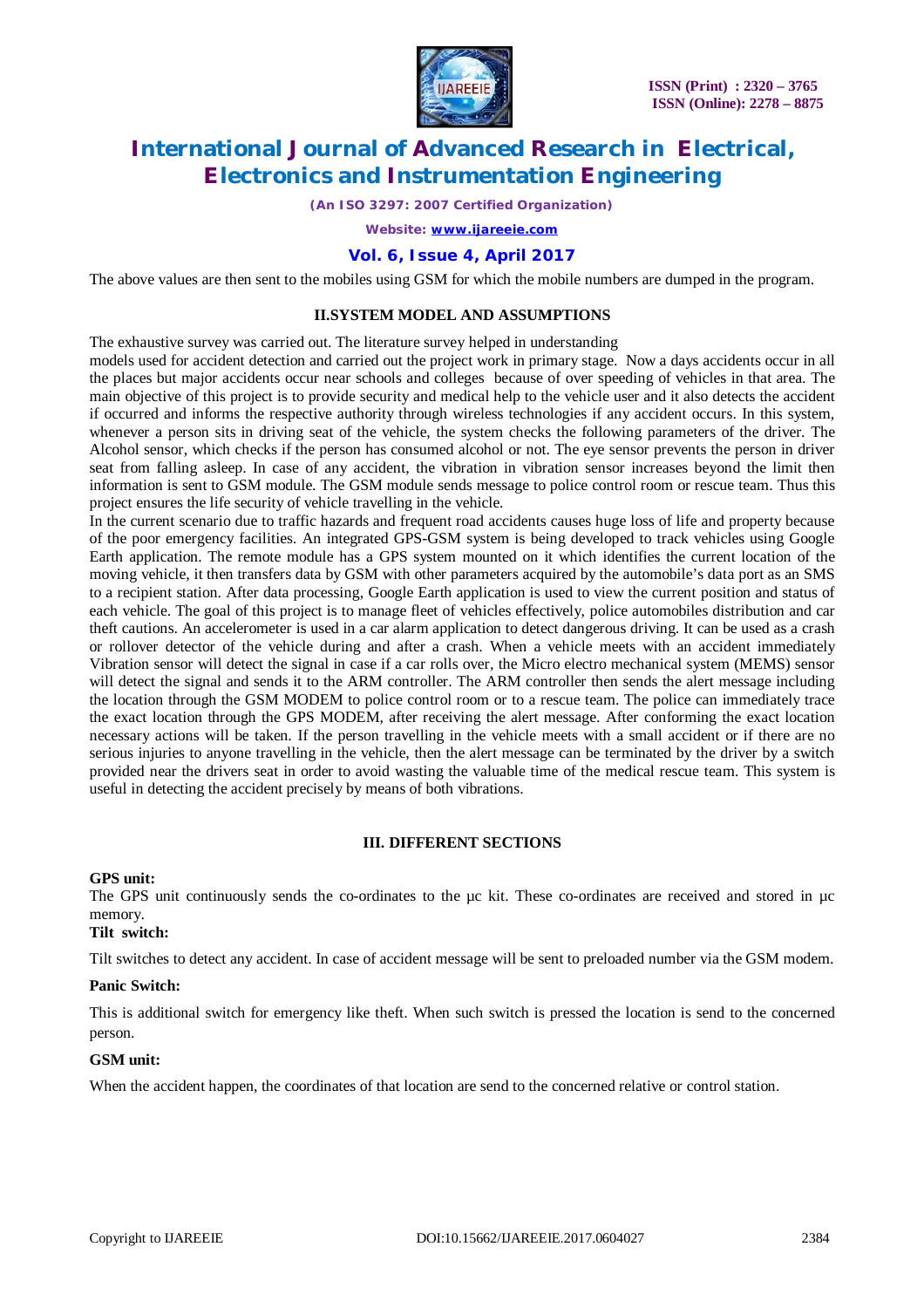



**Fig-Block Diagram of Vehicle Accident Alert System** 

### **CIRCUIT DIAGRAM**

**Hardware Design & Selection Criteria of Hardware Control Unit-**

**ARM7 (LPC2148) Microcontroller**



**Fig:** Pin description of LPC2148

The LPC2148 microcontroller is consists of a 32/16 bit ARM7TDMI-S CPU with real-time emulation and embedded trace support, which combines the microcontroller with embedded high speed flash memory ranging from 32 kB to 512 kB. It is cheap and reliable. Pipelining is employed in order to simultaneously operate all parts of memory systems and processing systems.

The CPU has two types of instruction sets, one is Arm (32-bit) instruction set which gives maximum performance and other is Thumb (16-bit) instruction set which gives maximum code density. One of the main advantages of ARM is that in it we can manipulate 32-bit integers with a single instruction. One of the main advantages of Thumb is its ability to switch back to ARM instruction set which gives high speed to operate fast interrupts and other algorithms. This gives better performance than 16-bit architecture, and better code density than a 32-bit architecture.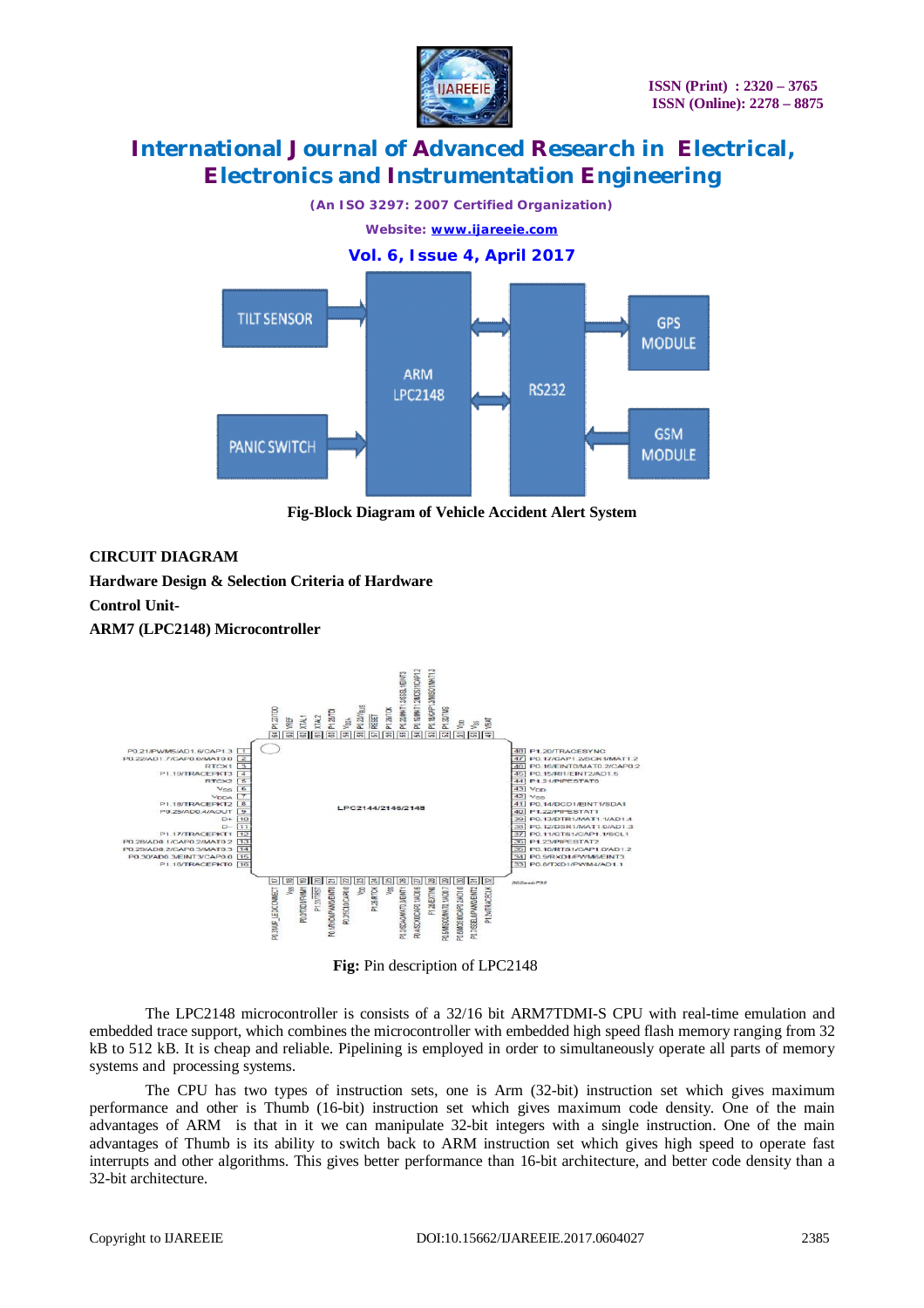

*(An ISO 3297: 2007 Certified Organization)*

*Website: [www.ijareeie.com](http://www.ijareeie.com)*

#### **Vol. 6, Issue 4, April 2017**

#### **GPS Module**

The sending and receiving of radio signals is done by a satellite based navigation system known as The Global Positioning System (GPS). The GPS receiver receives these signals and provides the user with information. Using this technology, we can determine location, speed of a particular object any time during 24 hours a day, in any weather conditions anywhere in the world for free. GPS was previously known as the NAVSTAR (Navigation Satellite Timing and Ranging). GPS was originally developed for military purpose. As GPS navigation capabilities are popular and as GPS technology can be accessed using small, inexpensive equipment, the government made the system available for civilian use. The USA owns GPS technology and the Department of Defense does its maintainance. In GPS technology there is a set of 24 satellites which continuously orbit around the earth. These satellites are equipped with atomic clocks and they send out radio signals with the exact time and location. These radio signals from the satellites are picked up by the GPS receiver. Once the GPS receiver locks on to four or more of these satellites, it can triangulate the location of a particular object from the known positions of these satellites. It is a high performance, low power satellite based model. It is a cost effective and portable system which accurately detects the location.

#### **How it works**

GPS satellites circle around the earth twice in a day in a very precise orbit and transmit signal information to earth. GPS receivers collects this information and uses triangulation to find out the user's exact location. The GPS receiver compares the time when a signal was transmitted by a satellite with the time it was received. The time difference tells the GPS receiver about the user location. With distance measurements with the help of a few more satellites, the receiver can determine the user's position more precisely and displays it on the map.



#### **GSM Module**

**GSM** (**Global System for Mobile Communications**) is a standard which was developed by the European Telecommunications Standards Institute (ETSI) to describe the protocols for second-generation (2G) digital cellular networks used by mobile phones. GSM is an open, digital cellular technology used for transmitting mobile voice and data services. GSM is a digital mobile telephone system that is widely used in Europe and all around the world. GSM uses a variation of TDMA and is the most widely used of the three digital wireless telephone technologies (TDMA, GSM, and CDMA). It operates either at 900 MHz or 1,800 MHz frequency band. It supports voice calls and data transfer speeds of up to 9.6 kbit/s, together with the transmission of SMS (Short Message Service).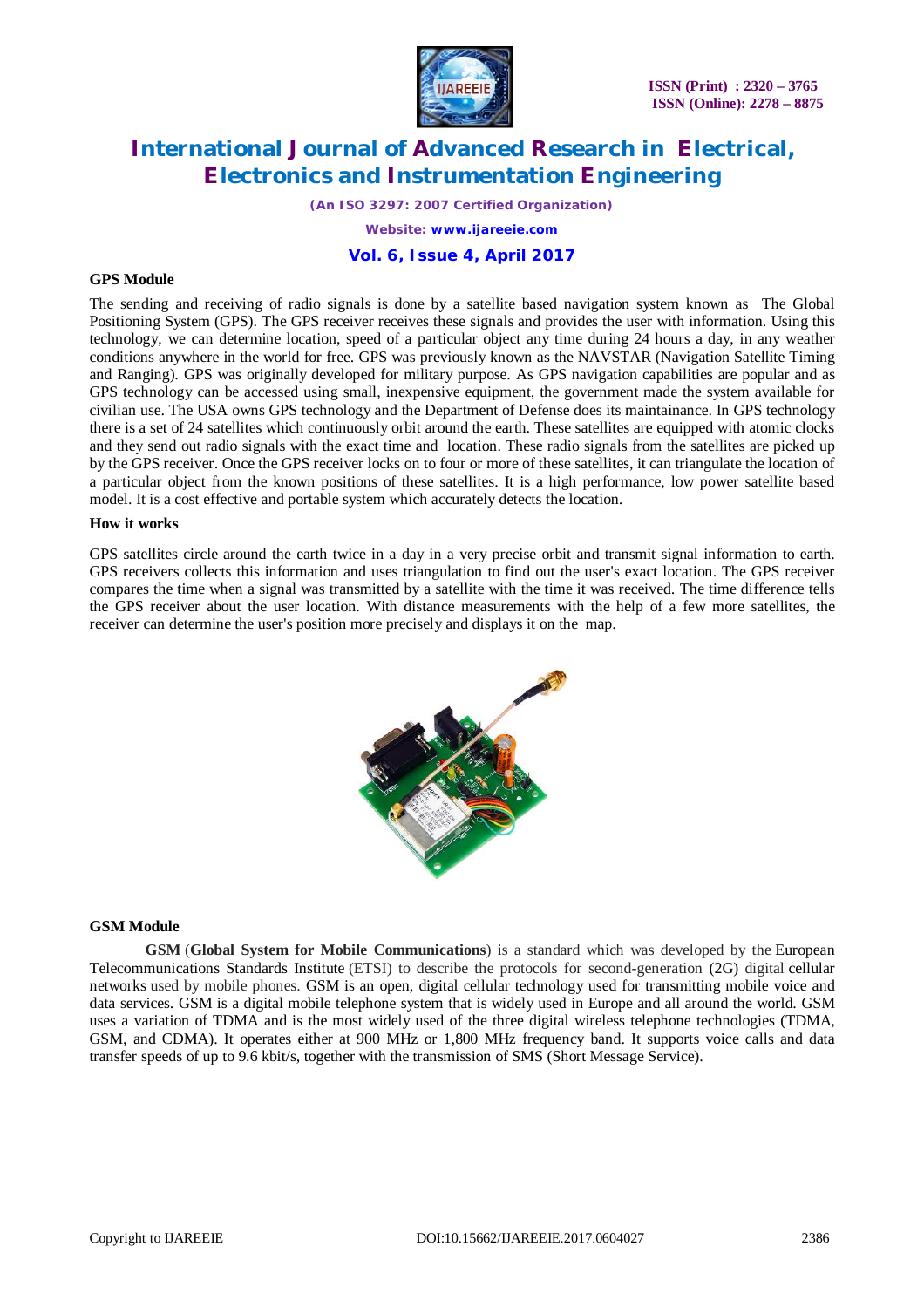

*(An ISO 3297: 2007 Certified Organization) Website: [www.ijareeie.com](http://www.ijareeie.com)* **Vol. 6, Issue 4, April 2017**



**Panic Switch**: This is additional switch for emergency like theft. When such switch is pressed the location is send to the concerned person.



 **Tilt switch**-Tilt switch are used to detect any accident. In case of accident message will be sent to preloaded number via the GSM modem.

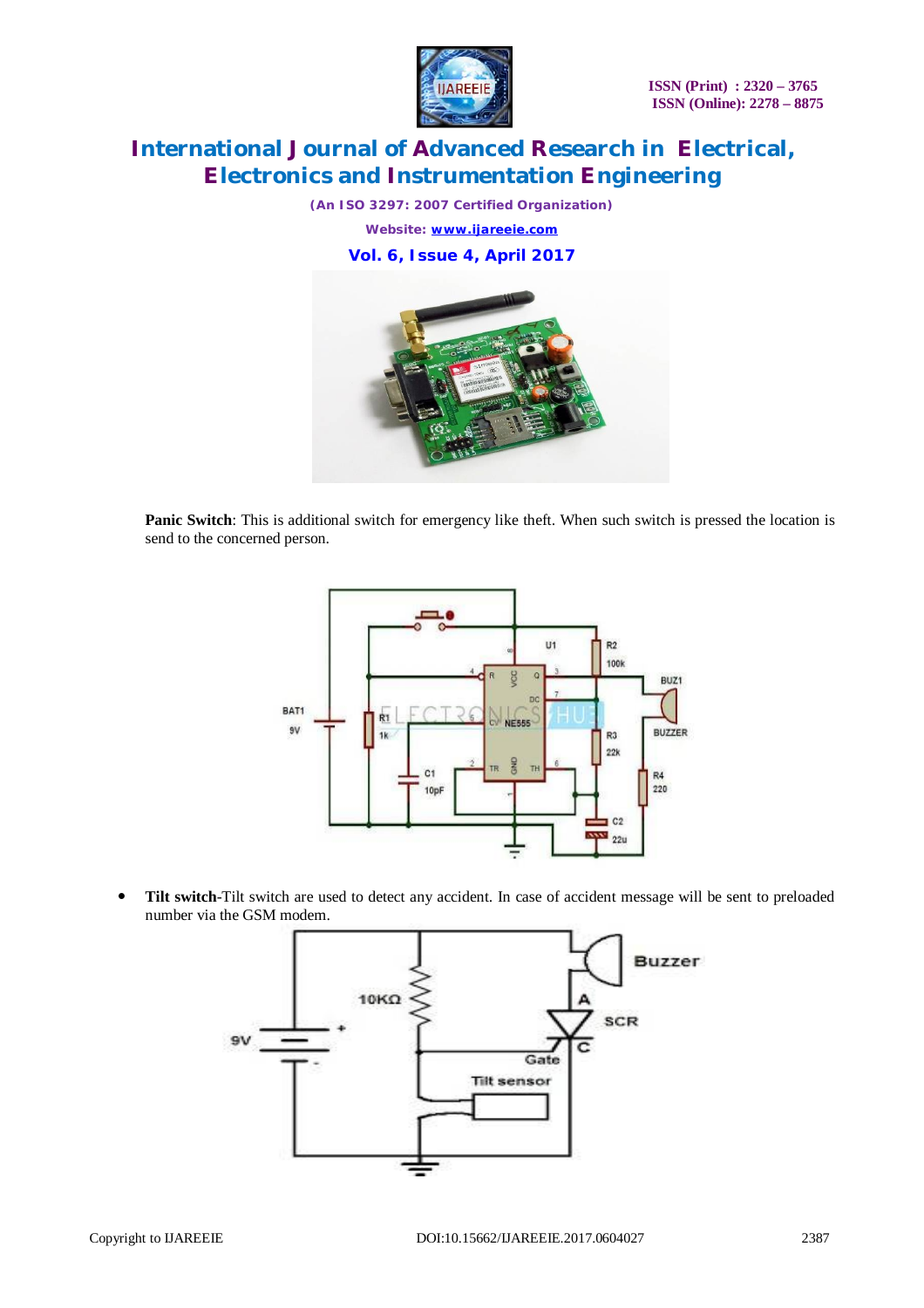

*(An ISO 3297: 2007 Certified Organization)*

*Website: [www.ijareeie.com](http://www.ijareeie.com)*

#### **Vol. 6, Issue 4, April 2017**

 RS-232-In telecommunication, **RS-232** is a standard for serial communication transmission of data. It formally defines the signals connecting between a *DTE* (*data terminal equipment*) such as a computer terminal, and a *DCE* (*data circuit-terminating equipment* or *data communication equipment*), such as a modem



#### **IV.WORKING**

 The system is initialized when powered ON. The system has two modes one is normal mode and other is abnormal mode. When the system is detected to be in abnormal mode, it is confirmed that the accident has occurred. Once it is confirmed that accident has occurs the buzzer will be on. The tilt sensor of the vehicle is checked to confirm the cause of the accident. The switch is scanned first; if it is a minor accident then the switch can be powered ON by the driver of the vehicle to terminate the message. If a major accident has happened, the switch is kept OFF and the message is then sent automatically to the police control room or to the rescue team after the exact location is detected by the GPS.

#### **V.SOFTWARE REQUIREMENTS**

**KEIL µVision IDE:** Keil provides a broad range of development tools like ANSI C compiler, macro assemblers, debuggers and simulators, linkers, IDE, library managers, real-time operating systems and evaluation boards for Intel 8051, Intel MCS-251, ARM

**FLASH MAGIC**: Flash Magic is an application developed by Embedded Systems Academy to allow you to easily access the features of a microcontroller device. With this program you can erase individual blocks or the entire Flash memory of the microcontroller. This application is very useful for those who work in the electronics field. Using Flash Magic, you are able to perform different operations to a microcontroller device, operations like erasing, programming and reading the flash memory, modifying the Boot Vector, performing a blank check on a section of the Flash memory and many others.

#### **VI.CONCLUSION**

This project presents vehicle accident detection and alert system with SMS to the user defined mobile numbers. The GPS tracking and GSM alert based algorithm is designed with LPC2148 MCU in embedded system domain. The proposed Vehicle accident detection system can track geographical information automatically and sends an alert SMS regarding accident. The proposed method will be highly beneficial for the automotive industry.

#### **REFERENCES**

[1] J. D. Prathusha, K. S. Roy, Mahaboob Ali, "ARM Cortex M3 Based Collision detection System" , IJETT - Vol.4, Issue 5,pp.1-6,May 2013. [2] R. Rathinakumar and D. Manivannan "Wireless Accident Information System Using GSM and GPS", Research Journal of Applied Sciences, Engineering and Technology Vol.4,No.18, 2012 .

[3] Varsha Goud et al "Vehicle Accident Automatic Detection and Remote Alarm Device", (IJRES) Vol. 1, No. 2, pp. 49~54,July 2012.